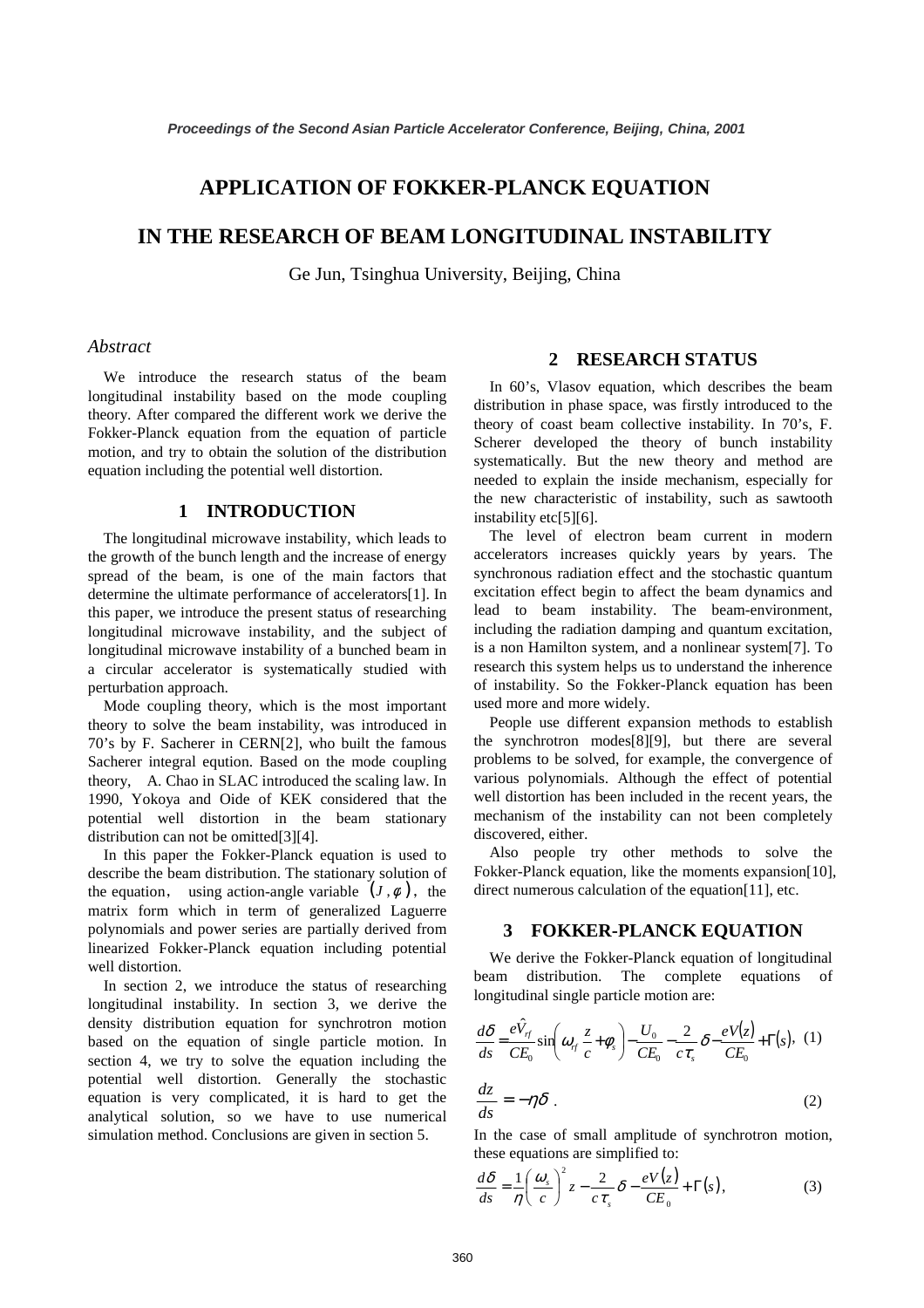$$
\frac{dz}{ds} = -\eta \delta,\tag{4}
$$

where

$$
\eta = \frac{1}{\beta^2} \left( \alpha + \frac{1}{\gamma^2} \right), \quad \delta = \frac{\Delta E}{E_0} \,. \tag{5}
$$

 In above five equations *s* means path of the particle, and  $\delta$  is energy spread,  $\eta$  slippage factor,  $\alpha$ momentum compaction factor,  $\beta$  relativistic factor,  $\gamma$ relativistic factor,  $\omega$ <sub>s</sub> synchrotron angular frequency, *c* light velocity, *z* position relative to the synchronous particle,  $\tau_s$  damping coefficient,  $V(z)$  wake potential, *C* circumference of accelerator, ∆*E* energy derivation,  $E_0$  energy of synchronous particle,  $\Gamma(s)$  stochastic function denoting the effect of quantum emission due to synchrotron radiation.

 The equations of particle motion are typical two dimension Langevin equations. We can derive Fokker-Planck equation by the transition formula from Langevin equations:

$$
\frac{\partial \psi}{\partial s} - \eta \delta \frac{\partial \psi}{\partial z} + \frac{\omega_s^2}{\eta c^2} z \frac{\partial \psi}{\partial \delta} - \frac{eV(z)}{CE_0} \frac{\partial \psi}{\partial \delta} = \frac{2}{c \tau_s} \frac{\partial (\delta \psi)}{\partial \delta} + D \frac{\partial^2 \psi}{\partial \delta^2},\tag{6}
$$

where  $\Psi$  is beam distribution function,  $D$  is a diffusion constant. If the beam damp is large enough, the right side of equation can be omitted. Then the Fokker-Planck equation becomes to Vlasov equation.

# **4 SOLUTION OF FOKKER-PLANCK EQUATION**

### *4.1 Stationary Solution*

 If we neglect the wake field force *eV* due to the self-fields, the stationary solution can be found as:

$$
\psi_0(z,\delta) = C' \exp\left(-\frac{z^2}{2\sigma_z^2}\right) \exp\left(-\frac{\delta^2}{2\sigma_\delta^2}\right),\tag{7}
$$

where

$$
\sigma_z^2 = \frac{c\,\tau_s D}{2} \left(\frac{\eta c}{\omega_s}\right)^2 = \left(\frac{\eta c}{\omega_s}\right)^2 \sigma_\delta^2.
$$
 (8)

Here  $\sigma_z$  is rms bunch length,  $\sigma_\delta$  is energy spread. *C*′ is a normalization constant given by

$$
\int \psi_0(z,\delta) dz d\delta = Ne. \tag{9}
$$

*N* is the number of electrons in a bunch. It is obvious that the stationary distribution of beam is bi-Gaussian form.

 According to Yokoya and Oide's theory, the effect of potential well distortion can not be omitted. The wake potential  $V(z)$  in equation (6) is composed of two parts,  $V_0(z)$  is self-consistent with  $\psi_0$  is the stationary distribution of the beam, and  $V_1(z, s)$  is self-consistent with the perturbation distribution  $\psi_1 \exp(-i\Omega s/c)$ ,  $\Omega$ is mode frequency. So  $V(z)$  can be written by

$$
V(z) = V_0(z) + V_1(z, s), \tag{10}
$$

$$
V_0(z) = e \int_z^{\infty} dz' \rho_0(z') W_0''(z'-z), \qquad (11)
$$

$$
V_1(z,s) = e \int_z^{\infty} dz' \rho_1(z') \exp\left(-i\Omega \frac{s}{c}\right) W_0''(z'-z). \quad (12)
$$

 $\rho$  is the longitudinal density of beam. By considering the multiple turns effect and property of the longitudinal wake field  $W_0^{\prime\prime}(z > 0) = 0$ , equation (12) can be expressed by use of the longitudinal coupling impedance  $Z_0^{\prime\prime}$  by:

$$
V_1(z,s) = e \int_{-\infty}^{\infty} dz' \sum_{k=-\infty}^{\infty} \rho_1(z') \exp\left(-i\Omega \frac{s}{c} - kT_0\right) W_0''(z'-z)
$$
  

$$
= \frac{e}{T_0} e^{-i\Omega s/c} \sum_{p=-\infty}^{\infty} \tilde{\rho}_1(p\omega_0 + \Omega) e^{i(p\omega_0 + \Omega)z/c} Z_0''(p\omega_0 + \Omega)
$$
(13)

Substituting equation  $(10)$ ,  $(11)$  into equation  $(6)$  we get another stationary solution including the potential well distortion, called Haïssinski equation:

$$
\psi_0(z,\delta) = C'' \exp\left(-\frac{\delta^2}{2\sigma_\delta^2}\right) \exp\left(-\frac{z^2}{2\sigma_z^2} + \frac{r_0}{\eta \sigma_\delta^2 \gamma C} \int_0^c dz'' \int_z^c dz' \rho(z') W_0^{/\prime}(z'' - z')\right).
$$
\n(14)

*C*′′ In equation (14) is the new nornalization constant. The information of the wake field is included in second exponential function in equation (10). We can only get the solution by the numerical method.

#### *4.2 Perturbation Solution*

 In order to obtain the perturbation solution we decompose the distribution  $\psi$  into a stationary part and perturbed part as:

$$
\psi(r,\phi,s) = \psi_0(r) + \psi_1(r,\phi) \exp\left(-i\Omega \frac{s}{c}\right), \qquad (15)
$$